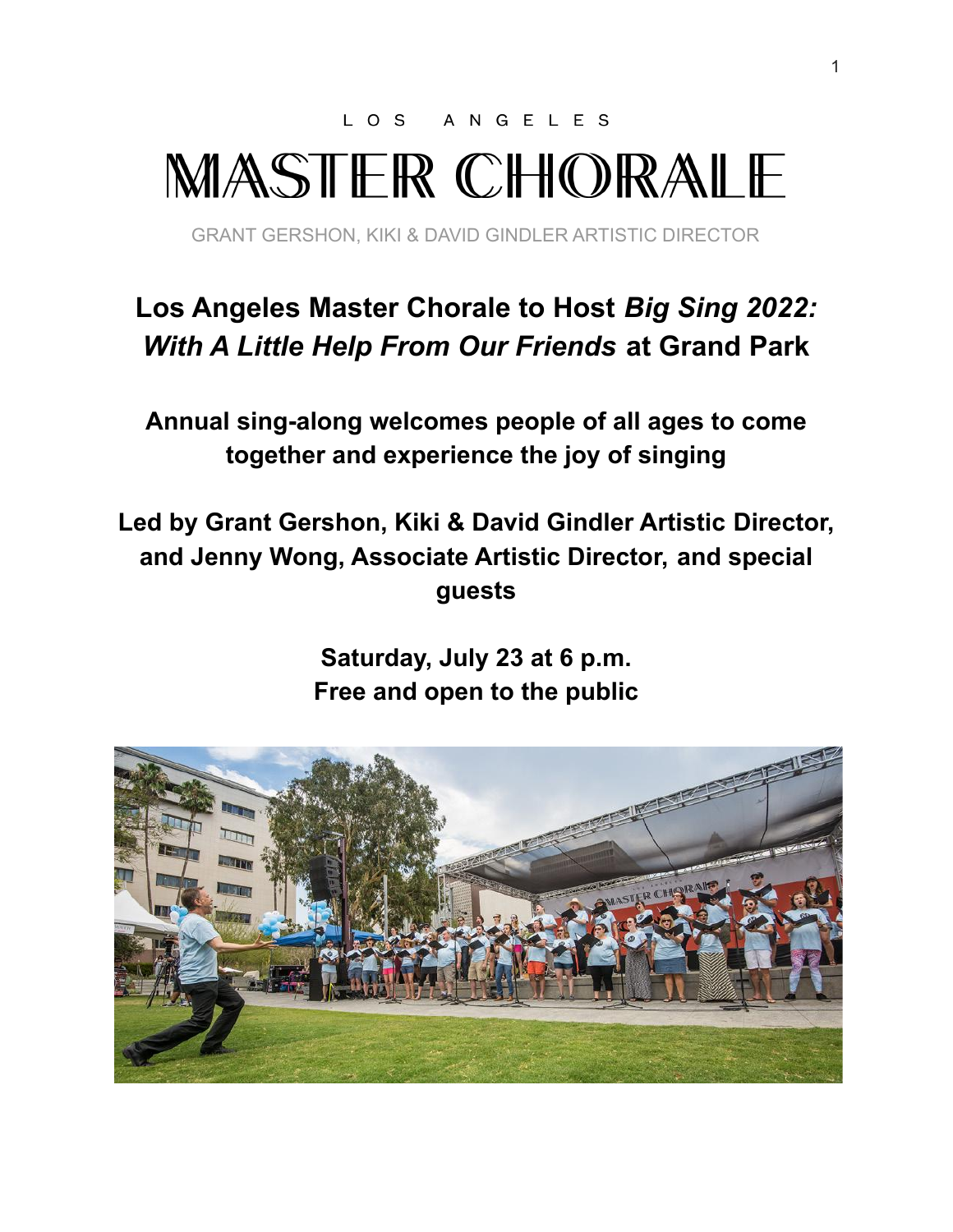## **[lamasterchorale.org/big-sing-2022](http://lamasterchorale.org/big-sing-2022)**

**(Los Angeles, CA) June 23, 2022** – The Los Angeles Master Chorale's popular sing-along event, Big Sing, returns for *Big Sing 2022: With A Little Help From Our Friends* on Saturday, July 23 at 6 p.m. at The Music Center's Grand Park. Free and open to the public, Angelenos are invited to come and sing alongside members of the Master Chorale, led by Grant Gershon, Kiki & David Gindler Artistic Director, and Jenny Wong, Associate Artistic Director. Guest conductors include Alexander Blake, founder and director of Tonality, and Los Angeles Master Chorale members David Castillo, Charlie Kim, Sharmila G. Lash, Kristen Toedtman.

Repertoire will include popular favorites such as The Beatles' "With A Little Help From My Friends," Ben E. King's "Stand By Me," Quirino Mendoza y Cortés' "Cielito Lindo," John Rosamond Johnson's "Lift Every Voice and Sing," Alan Menken's "A Whole New World," and more.

"Big Sing is a beautiful opportunity for all of us to connect through the joy of singing together," said Los Angeles Master Chorale Artistic Director Grant Gershon. "Communal singing strengthens our feelings of togetherness and uplifts our spirits. No experience is necessary: all voices are welcome!"

As a prelude to the musical activities, people are encouraged to come early to enjoy some of the city's food trucks and lunch on the lawn. Food will be available for purchase and complimentary water will be provided to participants.

A commemorative song booklet will be available for free on the day of the event.

Big Sing 2022 is made possible by founding support from Terri and Jerry Kohl. Additional support is generously provided by Lillian Pierson Lovelace.

#### ABOUT THE LOS ANGELES MASTER [CHORALE](http://lamasterchorale.org/los-angeles-master-chorale.php)

#### ABOUT GRANT [GERSHON,](http://lamasterchorale.org/grant-gershon) KIKI & DAVID GINDLER ARTISTIC DIRECTOR